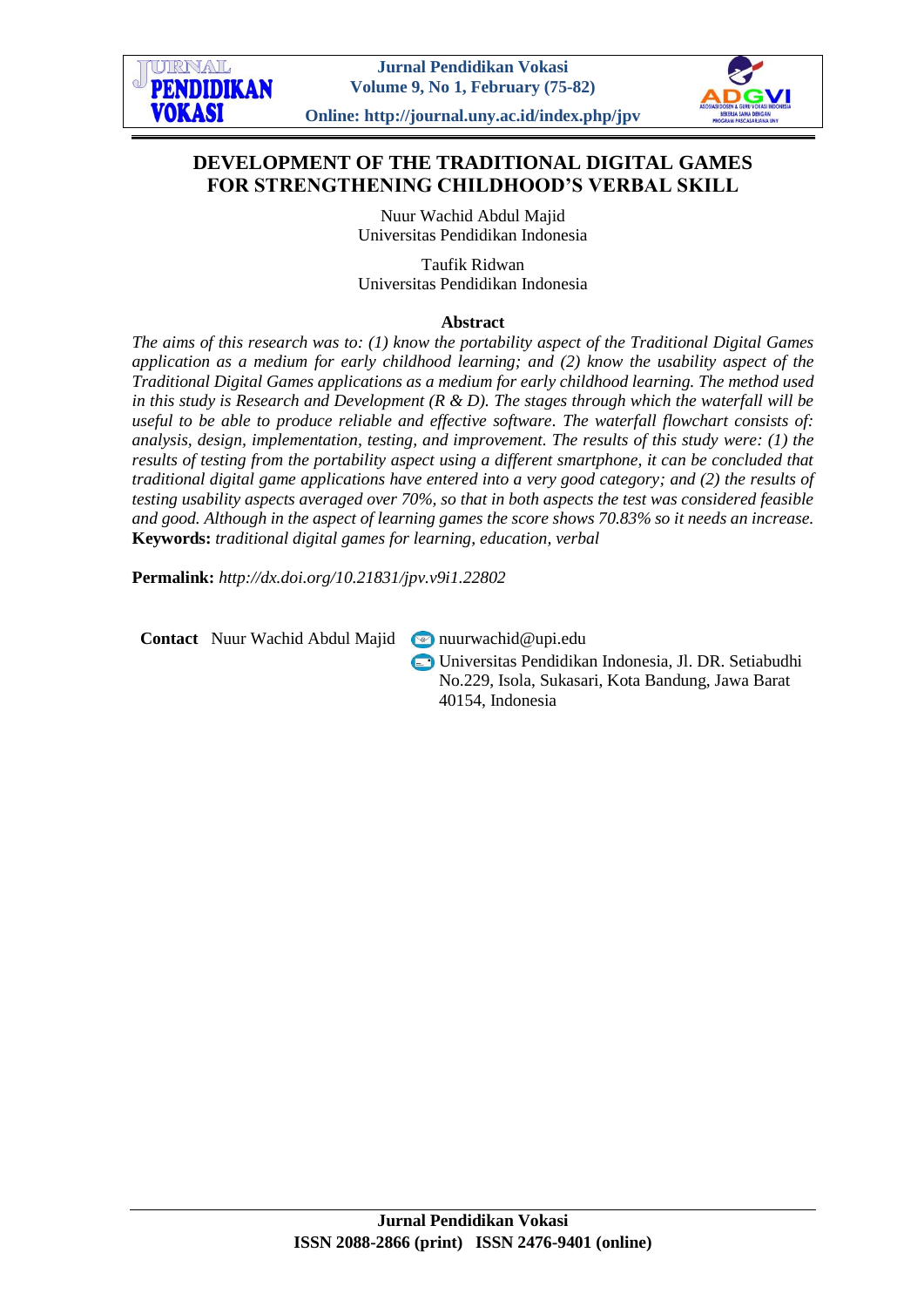## **INTRODUCTION**

Information and communication technology (ICT) has rapidly developed that all fields are using ICT to improve their activity. It has a positive and negative impact on several aspects. One of negative impact that using technology is children's growing motoric skills. Children will tend to be lazy to learn, if they know of game online (Pribadi, 2010). Children were getting violent content in a game without parental monitoring. They were threatened with negative information on the internet. The negative impact that found on the internet must be systematically prevented. Although, psychologically children prefer to use media gadgets as a tool to play.

Now, the traditional games have been forgotten by children since the digital games are easily obtained through gadgets. Firdaus (2017) said that 65% of children in Indonesia were not known of traditional games as the impact for development of technology. This situation was a threat to all, because technological devel-opments are increasingly massive and the role of parents to children is very lacking in educating and supervising their activities. Recognition of traditional games takes a long time and does not provide gadgets to children up to adulthood. Although in essence the role of gadgets in the current era is very high so that children are more preoccupied with electronic devices than traditional games.

The use of gadget for children has increased with the massive circulation of gadgets. Besides, parents' tendency to give gadgets to children who were hoped communication and learn with gadgets that have been impacting of increasing gadgets users. According the new research found that at least 30 million children and teenagers in Indonesia were the internet users and digital media (Sembiring, 2014).

Using education applications on gadgets can improve children's ability to see, hear and speak. The results of research by Joan Ganz Cooney Centre that five-year-old of children who use education application on Ipad have increased of vocabulary at least 27%, while three-year-old of children have increased of vocabulary at least 17 % (Wulandari, 2016). So, the gadget has a good impact on children if given a good application.

Digital game has interested by children, so the developer of digital application has innovated for designing and creating a game that has interested by children. One of designer and game advertising, Agate Studio, Dave Febrian shared his idea for developing the traditional game that it can be played comfortably and excitingly on a smartphone (Febrian, 2015). Febrian tried to bring his core experience when he saw children playing *Sobyong* (the game called *Pancasila 5 Dasar*in the Yogyakarta area) skillfully, even though today's children are usually more interested in playing video games. So, Agate Studio launched the application of *Kuis Pancasila 5 Dasar* with the aims of introduction traditional game for children. They will be increasing insight of nationalism related to the types of traditional games in Indonesia that the traditional game is more interesting than modern games. Children will add visual intelligence through typical of national displays packed with the latest designs.

Saputra & Ekawati (2017) did research on improving basic skills for children through the traditional game. The result of this research was to 13 traditional games have a good impacted to improve children' competencies. Competencies that were increased after played traditional games were kinesthetic, linguistic, logical-mathematical, visual-spatial, musical, natural, interpersonal, intrapersonal, and spiritual intelligence.

Traditional digital games are the media for learning that improves vocabulary and insight nationalism for childhood. It can be an alternative choice for educating and improve language skills for childhood. Traditional digital games are expected to popularize traditional Indonesian games to the global market. Thus it is necessary to design and develop Traditional Digital Games that they can be used as learning media for early childhood.

Electronic based games can provide motivation to learners. Enhance the use of education that is based on electronic games due to its importance in motivating learners (Alanazi, 2017). Teachers are aware that their roles when using new technologies in education have changed, specific curricula, pedagogy and practice highlights the need for a flexible model or approach of embedding digital games into primary classrooms (Allsop & Jessel, 2015). The teachers were very concerned about the application of technology and the rules if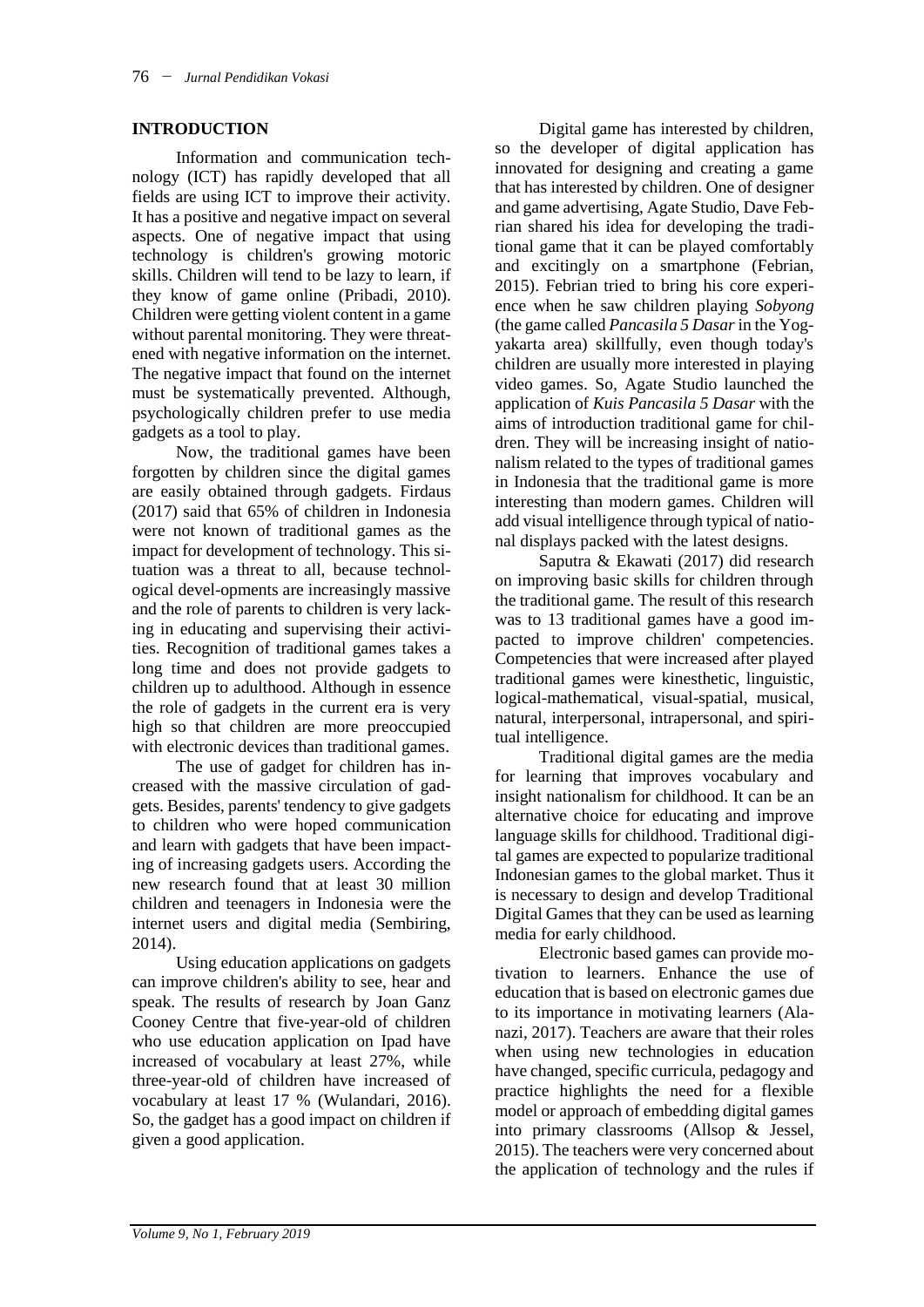applied to children. Pedagogical curricula and practices also require a flexible model for the application of digital games in the elementary school class.

Mobile game is a game that can be run on a mobile phone or cellular, so that users can play portable. Mobile games can be grouped into three categories: the first embedded game, which is a game that is embedded in a mobile device system (Shiratuddin & Zaibon, 2010). The second is a frequent SMS game in the form of live contest and polling. The types of mobile games can be classified as follows: Arcade /Action for example Doom and Alien; Sports for example bowling, golf, and football; Skills, strategies, and logic, for example Sudoku; Cartoons and boards, like monopolies; Game playing for example is final.

The implementation of education in Indonesia aims to ensure that the competencies taught by teachers can be accepted by students, and can master them thoroughly. Mastery of competence for students is a very important thing, because it can be a provision later when students face the dynamics of life. The process of mastering this competency sometimes has problems, because students do not understand the things given by the teacher.

Students' success in mastering competence is caused by many factors, one of which is employability skills. Employability skills require many skills that are ready in a career, work skills, technical expertise and academic knowledge (Majid & Sudira, 2017). This capability requires a relatively long time and is not instant. Students must go through many processes to obtain these abilities.

The impact of traditional games can improve various mental aspects in the players. As the results of research conducted by Dehkordi (2017) related to traditional games, that there is an influence on mental development through traditional games. Impacts on mental development with traditional game: (1) improving mental and spiritual strength and capabilities; (2) balancing emotions and managing and controlling; (3) eliminating conditions; (4) Creating balance in competition and openness to reasonable rules; and (5) achieving vivacity and high-spiritedness as important elements in continuous development (Dehkordi, 2017).

*Oray-Orayan* is a digital game that will be developed by adopting the traditional dragon snake game, while *Luluncatan* adopts jump rope. The second concept of the game is to provide learning to early childhood to stay familiar with traditional treasures of the archipelago. This can stimulate children to try and apply it to the real world. Thus the preservation of the culture of the archipelago will grow in children and the cultivation of national character values can work well. The traditional media-based digital games can be an alternative to support the learning done by the teacher. Students can play cheerfully and smartly with teacher supervision. This is also supported by the results of the Vitianingsih (2016) studied that examines r*e*lated educational games that can help learning. This educational game can help PAUD teachers and students to change conventional learning methods into simulation learning ways with game media and make it easy for PAUD students to learn about symbols, counting, matching images and composing random words.

The aims of this research was to: (1) know the portability aspect of the Traditional Digital Games application as a medium for early childhood learning; and (2) know the usability aspect of the Traditional Digital Games applications as a medium for early childhood learning.

## **METHOD**

The method used in this study is Research and Development (R & D). This research was intended to combine fun learning with technological development. The output of the research will produce a game product prototype for the process of strengthening children's verbal abilities in recognizing letters and reading and improving children's visual-spatial intelligence.

In the steps taken in making the game using this  $R \& D$  method, a software design was used the waterfall method. The stages through which the waterfall will be useful to be able to produce reliable and effective software. This method is a method in soft design that starts from the analysis phase until the software can be operated (Pressman, 2010). The process of making software that is passed is the phase of needs analysis, compounding, programming (coding), testing, to the operation of the software.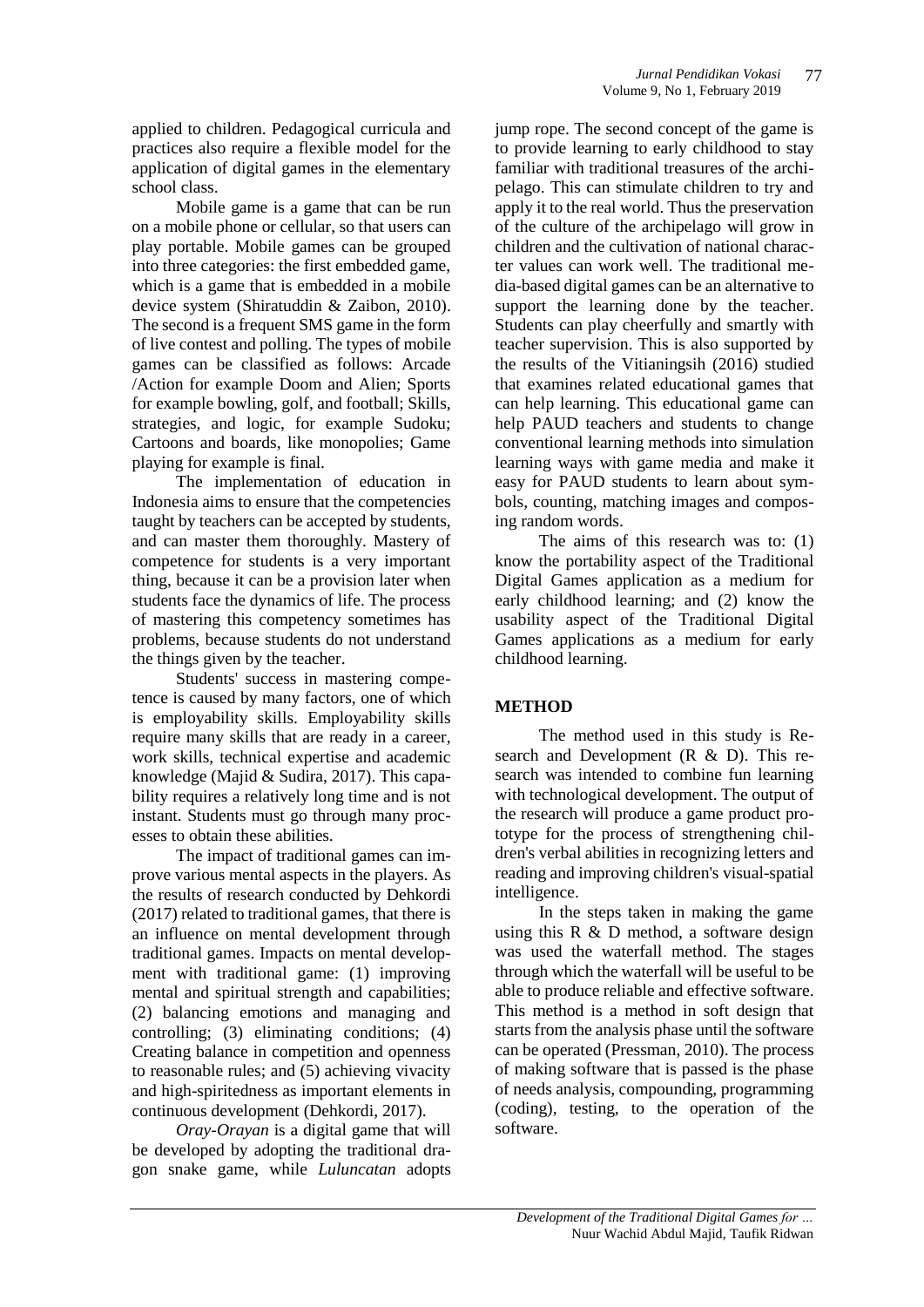

Figure 1. The waterfall flow chart in software development

The trial subjects in this study were intended for testing aspects of functionality and usability. Research subjects on functionality aspect were people who are experts in the field of software engineering. While the usability aspect is students or early childhood in aera Purwakarta.

The game development process will be carried out at 7 months of research. The game is designed to have two main screens namely the initial interface of the game, and the interface to the core game.

## **RESULTS AND DISCUSSIONS**

## **Results**

The game is one medium that is quite fun for the learning process, but the reality is just the opposite. Today's gaming market is filled with games that have a lot of content that presents elements of violence as its main element. This can cause a negative influence on child development.

Gadgets users also spread to children, making gadgets the main part of daily activities. Children are more fun playing with gadgets than with peers or playing outside the home. This condition makes children prefer to stay at home rather than going out with their friends. This phenomenon results in children being far more introverted and not good for children's psychological development (Yasmin, 2016).

One effort that can be done is to transform traditional games into digital forms. To be able to make games that can improve verbal abilities and visual-spatial intelligence of children, it is necessary to do several processes so that the resulting games can be beneficial for children. The main target of game board design is children aged 3-10 years who are still in kindergarten or elementary school. However, it does not rule out the possibility of this game being played by all circles. The main requirement is feeling curious, wanting to learn, and trying new things.

The analysis phase started by recording everything needed by the game to be designed. Games that will be designed are *luluncatan* and *oorayan*. This name was taken to attract the attention of the child and cause curiosity of the child to find out the meaning of the word in the local language.

System modeling analysis is how to describe the data flow model and functional system when running. The modeling used in this study is the Unified Modeling Language.



Figure 2. Use Case Diagram Analysis

From the figure, it can be explained that the system has 3 activity pieces or something that can be done, namely menu settings, select levels, and exit. When a user selects a level, it will automatically be taken to another activity, which is starting to play.

When a user plays a game, the user must still jump to the right and left of the screen not to be hit by the obstacles in front of him. On top of the game screen, there are certain words. Players must capture the letters according to the words at the bottom of the screen. Children who play this game will be tested for their understanding of verbal ability to recognize letters and visual-spatial intelligence on letters that are rotated in corners.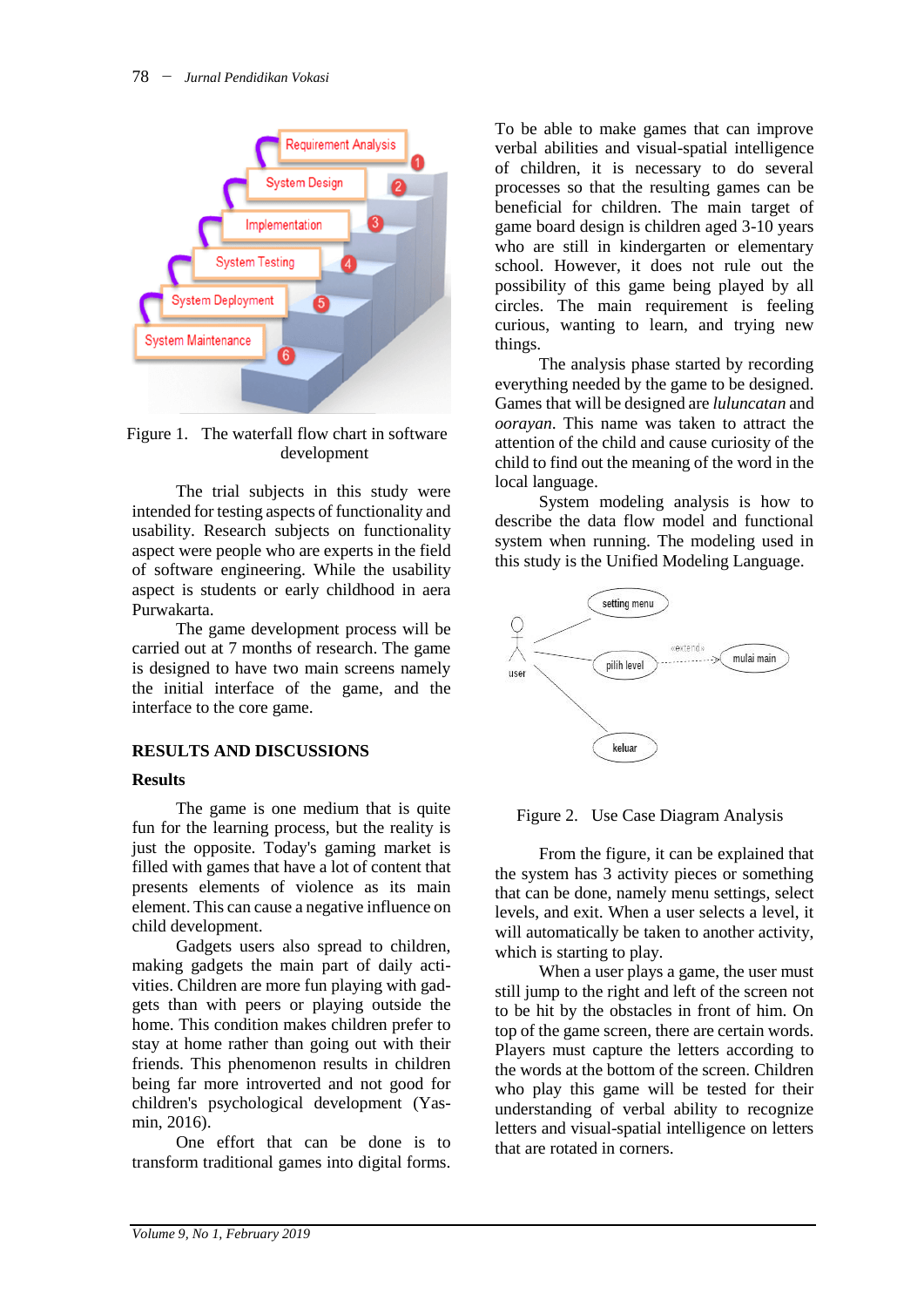The storyboard was created to find out the content design for each part of traditional digital games to describe the series that were carried out at each stage through the game. Making storyboards is expected to facilitate the flow of games to be developed.



Figure 3. Display of Splash Screen



Figure 4. Display of the Game Each Levels



Figure 5. Display of the Game Level Options

Product manufacturing is done after all stages in planning and design have been completed without any revisions. Product manufacturing is based on the requirements stated in the collection of materials so that the product can be produced properly. At this stage, the realization of the design has been carried out so that the appearance of the product is similar to what was designed.

The next development is coding the application that it can run well. It was using the Unity application. Unity is an integrated tool for creating games, building architecture and simulation. Unity 3D was first released only on Mac Platform, the OS from Apple products. Over time, Unity 3D can be run on other operating systems, such as Windows and Linux. Basically, Unity is a 3D based game engine.



Figure 6. Display of the Game *Luluncatan*



Figure 7. Display of the Game *Oorayan*

This coding can be combined with designs that have been designed with the code entered into the unity application.



Figure 8. Display of Unity to Create Games

Users can download and install the *Luluncatan* and *Oorayan* Game applications in *Playstore*. The application will continue to be developed after being tested to several users so that it can find better weaknesses and advantages of the game to be developed. Users can search for the game in Playstore on devices with an Android platform. The target of the game users is early childhood.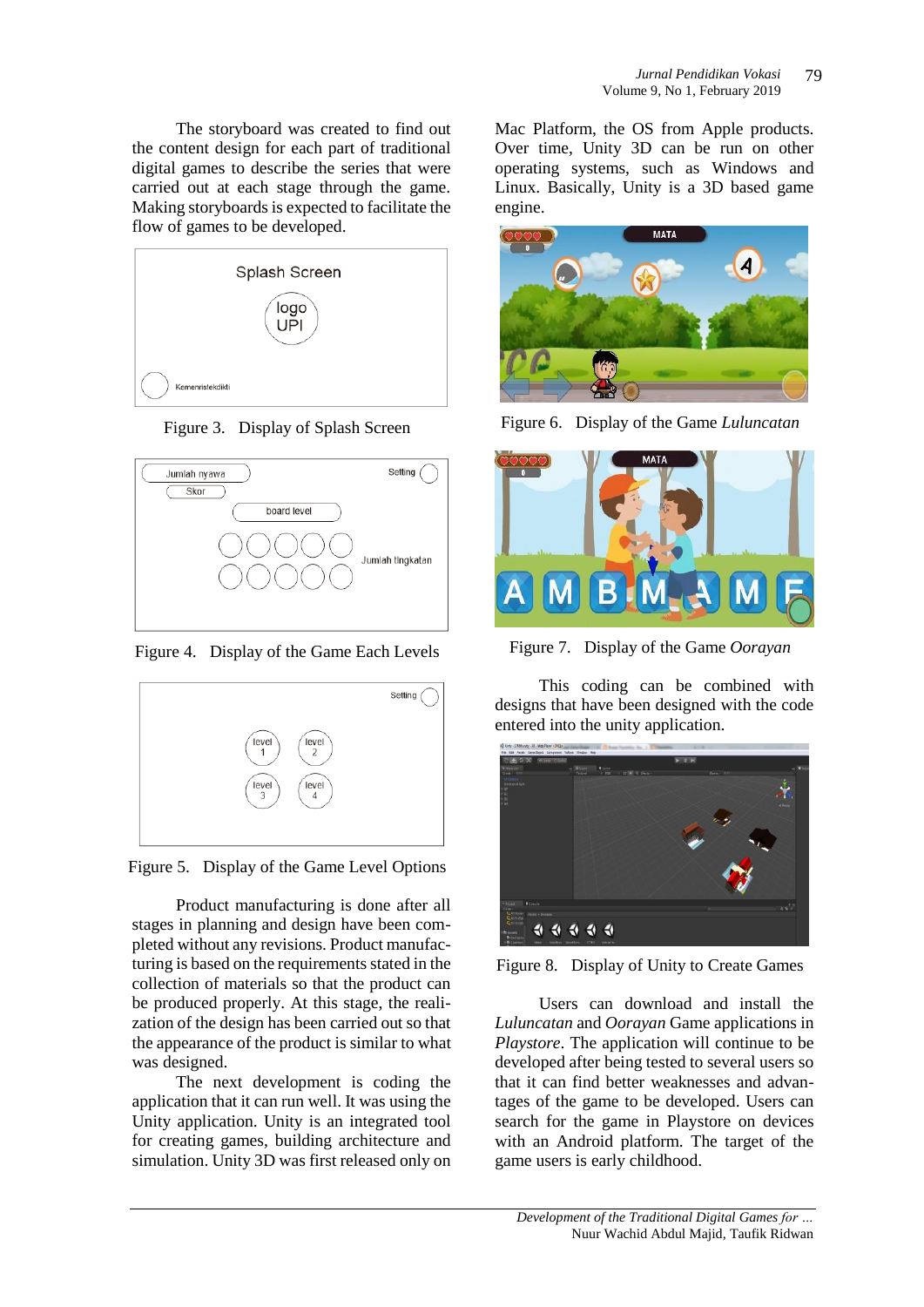

Figure 9. *Luluncatan* Game has Entered the Playstore

After getting an application like the picture above, users can install on a smartphone to be able to play the digital game. Both digital games have different characteristics, so users or children can play both games separately and not bore. The game is equipped with a choice of levels that can be passed if the user has completed the game at the lower level.

#### **Discussions**

Development of game media becomes an alternative in learning so that a teacher can feel the ease with the help of online-based learning media. This convenience is an attraction for students to continue learning independently and more actively. The independence of students in learning or self-directed learning becomes the main foundation of 21<sup>st</sup>-century learning, so the application of technology to learning becomes an obligation that cannot be separated between learning, students, and teachers.

Game-based learning has been applied to early childhood, especially when the game becomes the main media in classroom learning. The teachers have been trained in playing various types of games, so when they teach they don't feel stiff or worried in conveying the type of game. The game turned out to have a special attraction for students, so students feel happy and forget time.

A teacher was required to has the ability to collaborate games into learning. This ability was part of the competencies that must be mastered by a prospective teacher. Even on every education-based campus or LPTK (Institute of Teachers' Education), there are many materials or elements of the game that are learned by students, especially PGSD (Elementary School Teacher Education) and PGPAUD (Early Childhood Education Teacher Education). Although at the end of this

era, a lot of learning focused on collaboration with technology.



Figure 10. Teacher and student collaboration in the game

Technology-based learning was increasingly prevalent in the classroom, especially early childhood. This was influenced by the habits of children who daily collaborate more with technology or gadgets. Gadgets have an impact that can cause addiction, especially if children are accustomed to playing with gadgets, children will continue to use gadgets and the development of social interactions is hampered (Samodro, 2018). Even though the teacher must make sure the child stays socialized with other people when playing with gadgets (Astuti, 2017). Thus the role of parents and teachers is very influential on children's activities with the gadget being played.

The development of traditional digital games was a strategic step as part of parental supervision of children. In addition, they have character values inserted in games. Children will be trained in vocabulary in order to improve verbal abilities. In addition, fertilizing national values is also found in the games. This is proven by the existence of traditional games introduced to children. Given that children today are more familiar with modern games than traditional games.

The stages of developing traditional digital games were based on market needs by going through the stages of game planning first. Game planning was done using a use case activity model to describe the data flow model and system functionality when running. The modeling used in this study is the Unified Modeling Language. In addition, software and hardware requirements analysis were carried out as a supporting tool for building products.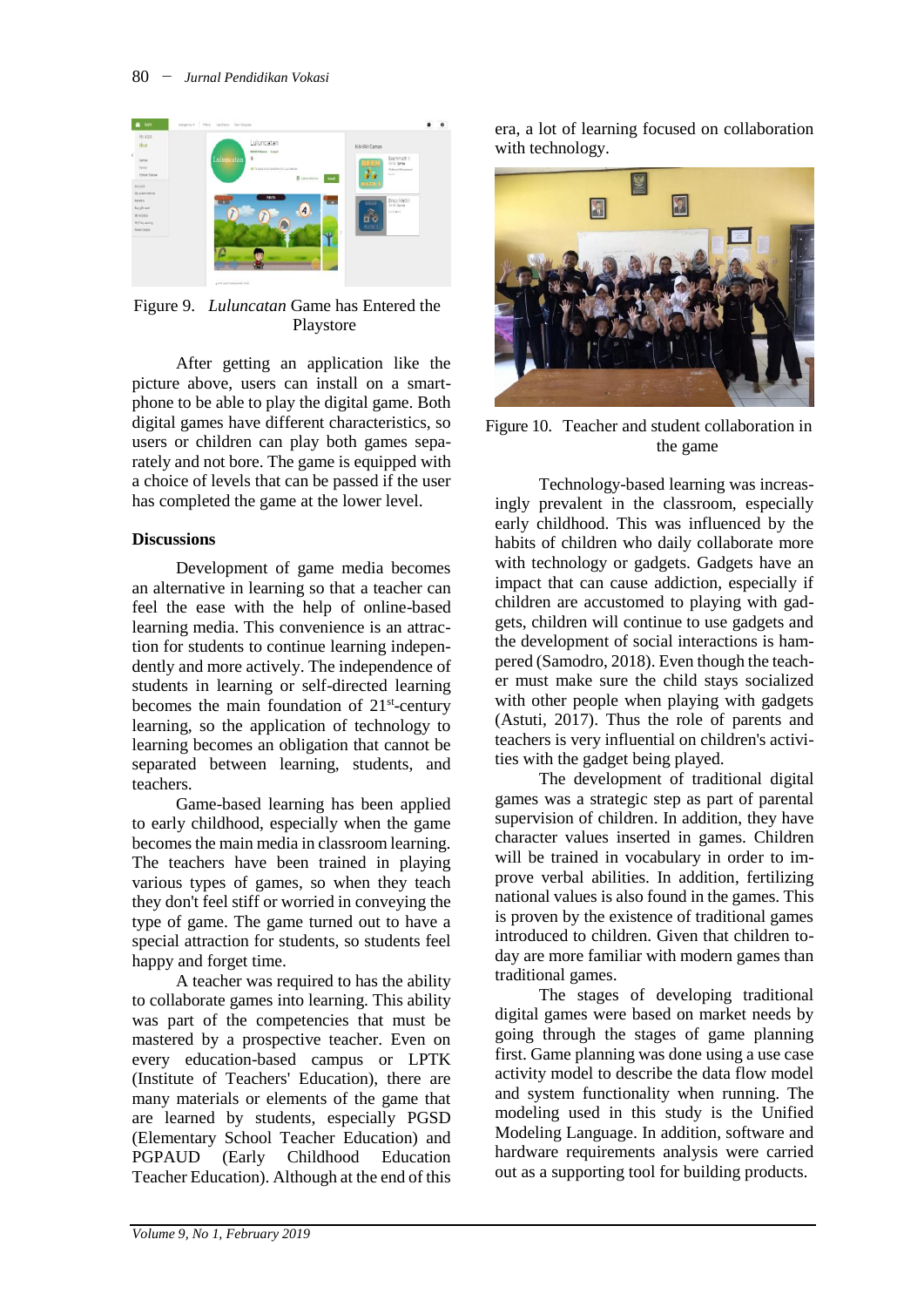The next stage was game design and development, which is designing the product as an attractive user interface. This design function is expected to make users interested in visiting or playing the game continuously. Making this game design is done based on vectors and bitmaps which will later be incorporated into unity and developed into games.

The next stage was an evaluation that the testing process carried out to test whether the software produced can function or not in accordance with the stages carried out in previous phases. The result is a game that can be operated by children. Tests carried out at the black box stage which showed the test class was successful. In the portability testing section, testing was carried out on 10 different devices or gadgets to ensure that the product can be installed and can be played properly. Based on the test results from the portability aspect by using a different smartphone, it can be concluded that the traditional digital game application can run well without errors. Thus the application in the portability aspect has entered into a very good category.

The trial on the usability aspect was conducted to test the feasibility of the product by being distributed to users or users in the form of questionnaires. This questionnaire is distributed to users with criteria as media experts and material experts. There are two aspects assessed in this section, namely: material aspects and learning aspects. The results of the assessment of the two aspects can be seen from the following table:

Table 1. Material test Results

| N <sub>0</sub>                        | <b>Assessment Aspect</b>   | Percentage |
|---------------------------------------|----------------------------|------------|
| 1                                     | <b>Material Aspects</b>    | 82,91%     |
| 2                                     | <b>Learning Aspects</b>    | 79,58%     |
| Media aspect test results<br>Table 2. |                            |            |
| No                                    | <b>Assessment Aspect</b>   | Percentage |
| 1                                     | <b>Displays Aspects</b>    | 80%        |
| 2                                     | <b>Navigations Aspects</b> | 77,083%    |
| 3                                     | Game of Learning           | 70,83%     |
|                                       | Aspects                    |            |
| 4                                     | <b>Product Resilience</b>  | 78,12%     |
|                                       | Aspects                    |            |
| 5                                     | Additional Information     | 72,91%     |
|                                       | Aspects                    |            |

Based on the table above it can be seen that the results of the material aspects test have a percentage of feasibility: (1) material aspects of 82.91%; and (2) the learning aspect was 79.58%. In the aspect of the media it has a percentage of feasibility: (1) the display aspect was  $80\%$ ; (2) navigation aspects of  $77.083\%$ ; (3) learning game aspects of 70.83%; (4) product durability of 78.12%; and (5) additional information aspects of 72.91%.

Based on the results of testing, the average usability aspect is above 70%, so that both aspects of the test are considered feasible and good. Although in the aspect of the game learning the value shows 70.83% so it needs improvement. The low aspect actually lies in point 4, namely: There is a challenging competition. Actually, the concept of this game is more to improve verbal abilities, so the challenges in the game were not as great as expected.

## **CONCLUSION**

The conclusions of this research were: (1) the results of testing from the portability aspect using a different smartphone, it can be concluded that traditional digital game applications have entered into a very good category, section testing is carried out on 10 different devices or gadgets to ensure that the product can be installed and can be played properly; and (2) the results of testing usability aspects averaged over 70%, so that in both aspects the test was considered feasible and good. Although in the aspect of learning games the score shows 70.83% so it needs an increase.

Based on the test results from the portability aspect by using a different smartphone, it can be concluded that the traditional digital game application can run well without errors. Thus the application in the portability aspect has entered into a very good category. While the results of testing usability aspects averaged over 70%, so that in both aspects the test was considered feasible and good. Although in the aspect of learning games the score shows 70.83% so it needs an increase. The low aspect actually lies in point 4, namely: There is a challenging competition. Actually, the concept of this game is more to increase verbal ability, so the challenges in the game were not as great as expected.